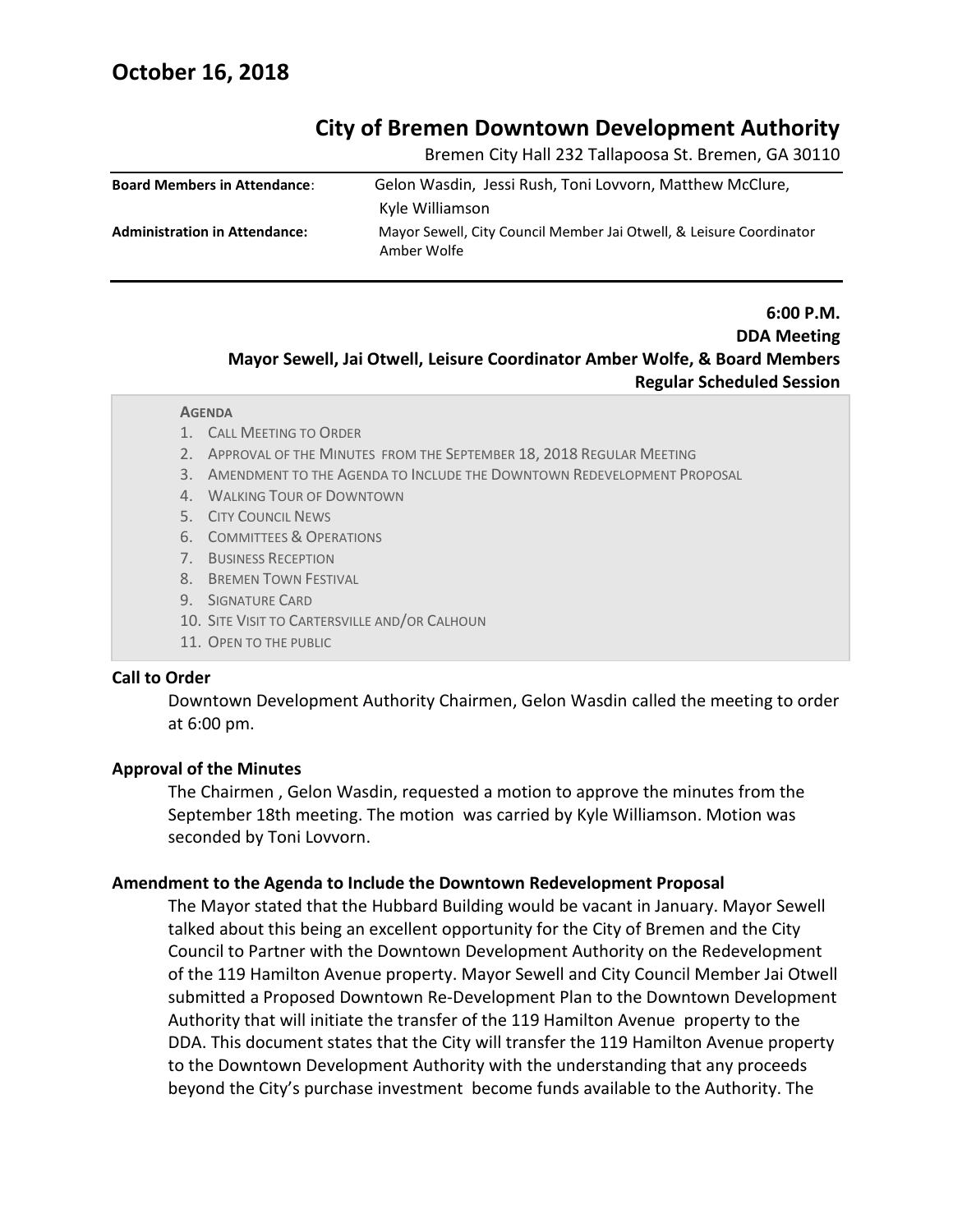# **October 16,2018**

document further states that the property and funds are to be used to spur economic development, improve the aesthetic environment of downtown, and in furtherance of the Authority's goals and objectives. Chairmen Wasdin asked the board if all were in agreeance with the Proposed Re-Development Plan for the 119 Hamilton Avenue property. All present members agreed and the Chairmen Signed the Proposal.

# **Walking Tour of Downtown**

The Authority walked around Downtown Bremen. The members generally discusses past owners, current owner, and present appearance of the Downtown buildings.

# **City Council News**

Chairmen Wasdin asked Matthew McClure for an update on the October City Council Meeting. Matthew McClure gave an update on the meeting, stated that he introduce the Authority to the Council, and informed the Council of the Authority's reestablishment. Kyle Williamson elected to attend the November meeting.

### **Committees & Operations**

Chairmen Gelon Wasdin informed the board of the committees each member had been assigned.

### **Business Reception**

Chairmen Wasdin talked about an informal reception with all of the Downtown Business Owners, Operators, and Managers to be held on January 28<sup>th</sup>. The board members discussed and agreed that  $6 - 8$  pm would be best for the event. The Chairmen asked Amber Wolfe to get in touch with Phoebe Ericson about the use of Sewell Mill for the reception and to work on a list of owners, operators, and managers of each downtown business.

# **Bremen Town Festival**

Chairmen Wasdin asked Jessi Rush for an update on the Festival. Jessi Rush presented the survey and logo she created for the event. Mrs. Rush stated that she would also like to have things to hand out to children. The board members agreed and discussed that Mrs. Rush could purchase the materials necessary and be reimbursed by the Authority The board also discussed and decided on the schedule of attendance for the festival.

# **Signature Card**

Chairmen Gelon Wasdin motioned for Amber Wolfe to get new signature cards from Bank of the Ozarks for the Downtown Development Authority of Bremen. Vice Chairmen Jessi Rush seconded the motion. Chairmen Wasdin motioned for Aletha Smith, Wendy Bennett, and Linda Bulifant to be removed from Bank of the Ozarks accounts XXXX and XXXX. Toni Lovvorn seconded the motion. Chairmen Wasdin motioned for the new officers including Chairmen Gelon Wasdin, Vice Chairmen Jessi Rush, and